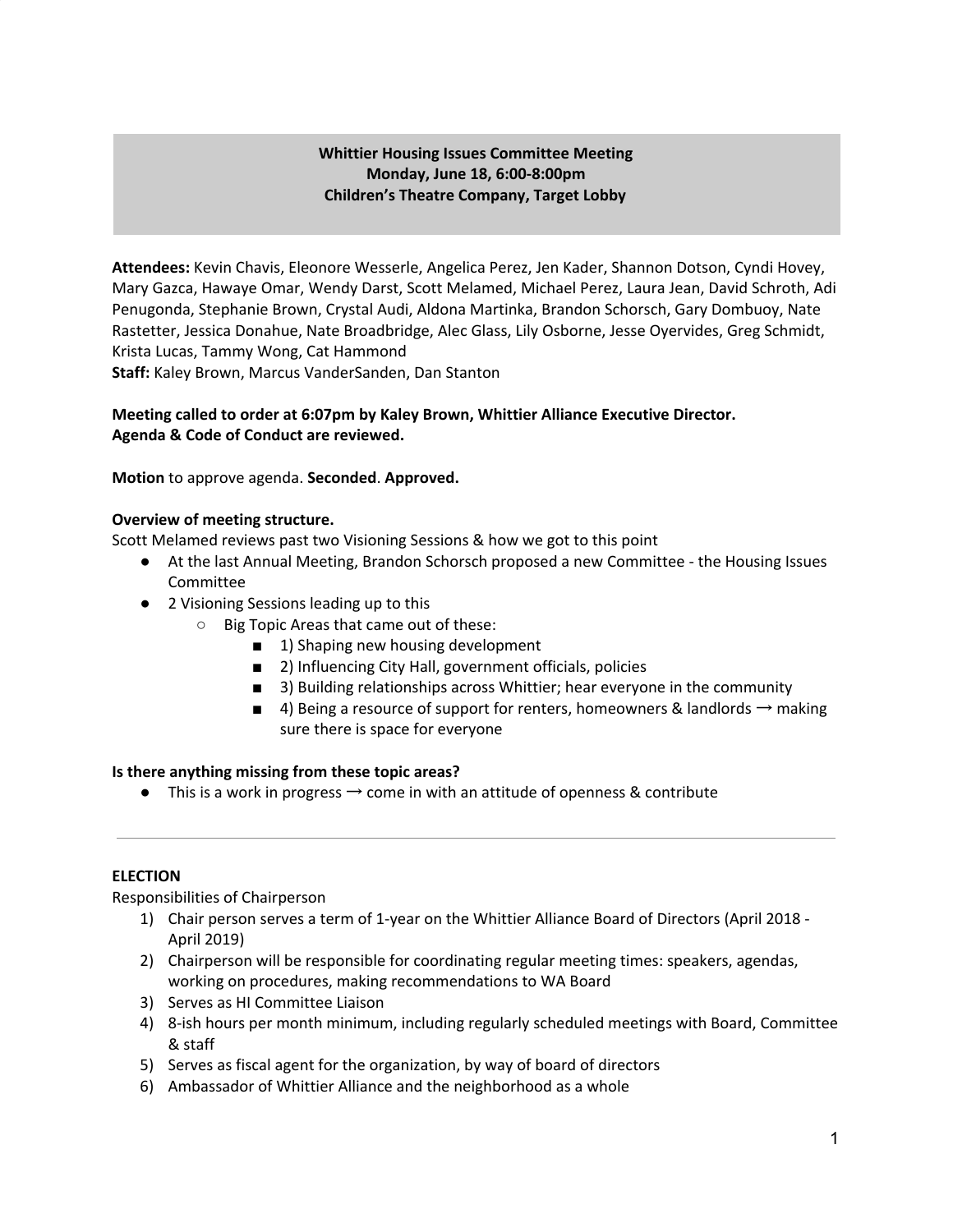Is there anything else?

- Remain neutral as a moderator
	- $\circ$  Can the chair advocate for the ideas and views of the committee outside of the meeting?
		- Distinction of Personal opinion VS speaking on behalf of the Committee
		- Up to the Chair to use their discretion when discussing these topics on the street
- Function as a great facilitator, making space for all the interest areas involved

**CALL FOR NOMINATIONS** - you can nominate someone else or yourself

- 1) Matt Barthelemy nominates Stephanie Brown, **accepts**
- 2) Gary Dombuoy nominates Brandon Schorsch, **declines**
- 3) Gary Dombuoy nominates Tommy Wong, **declines**
- 4) Jesse nominates Laura Jean, **declines**
- 5) Gary Dombuoy nominates Kevin Chavis, **declines**

## **Q&A -**

Stephanie Brown -

### **Why do you want to do it?**

Urban planner by trade because she likes place and space and where people live. Our neighborhood has potential to change so much very quickly.

**How long have you lived in the neighborhood?**

3 years

### **How do you feel about neighborhood businesses?**

She loves that they are here; lived in Powderhorn before, but now that she can walk to all the businesses here she's spoiled and loves living here  $\rightarrow$  grateful for this

### **Thoughts on 2040 Plan and how do you think that would affect Whittier?**

Has read Housing in detail; aspects are great but light on details  $\rightarrow$  doesn't think it would change this neighborhood much more than it will already be changing. Will influence height of development. Concern that Plan won't actually increase Affordability? Plan right now doesn't explicitly require that you put more affordable housing in

# **Want to hear everyone. Obviously, that's difficult without everyone here. How do we decide what issue carries as a very small representation of the whole? How are we representative?**

We can do more to have more people in meetings but also acknowledge the limitations Last few sessions, discussions around creating other ways to get out information and extend our reach

Have to get creative, build relationships across community, meet people where they are, etc.

# **Disabled Persons - how do we work on accessibility?**

Have to lay out vision as a whole so that we can speak to these issues

Matt: appreciates Stephanie stepping up

Jen - **Move** by acclamation to appoint Stephanie Brown as Housing Issues Committee Chair. **Seconded.**

# **Approved.**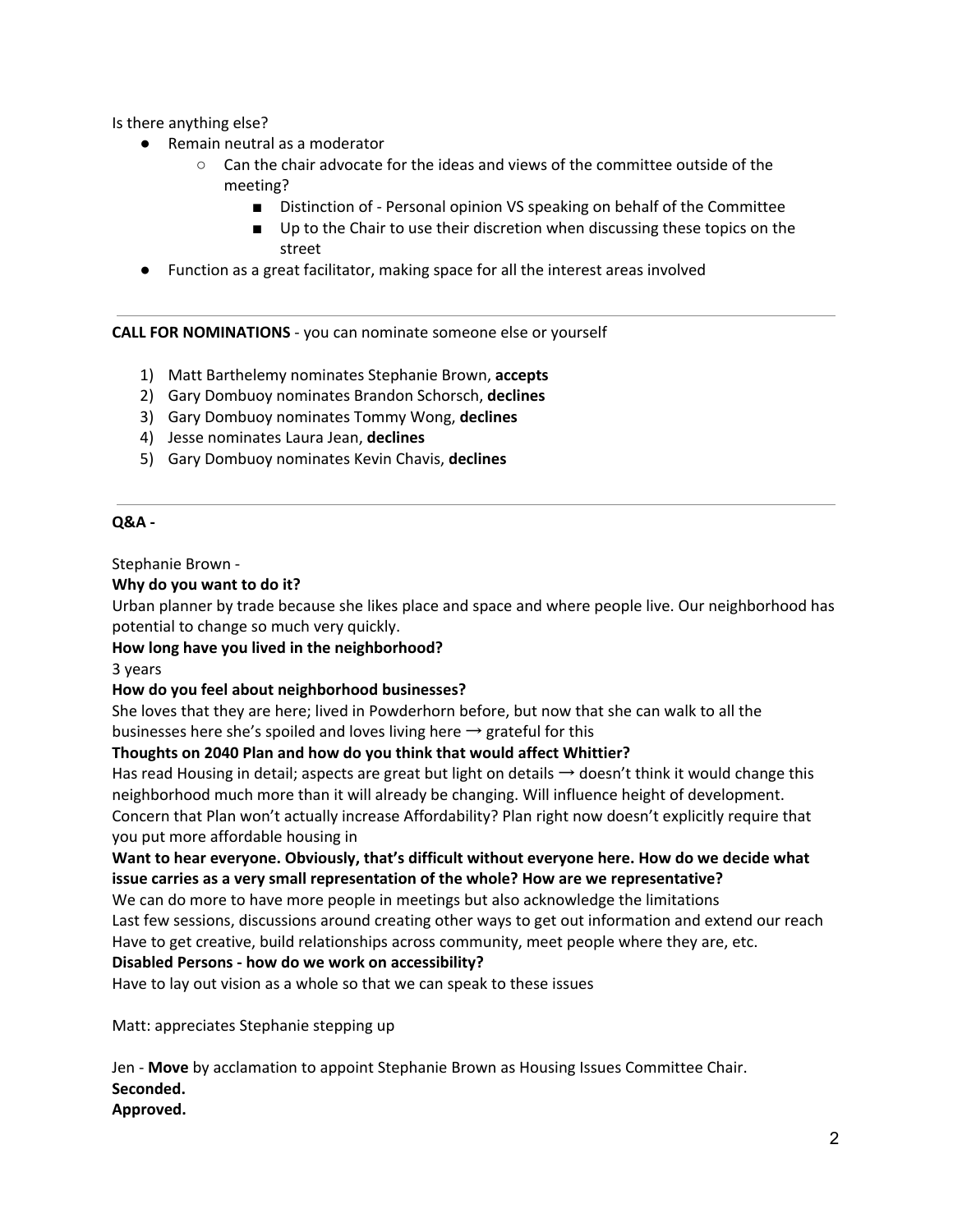### **NEXT SEGMENT -** Rekindle the energy from the Visioning Sessions

#### **4 Conversation Tables**

- 1) New housing developments
- 2) Influencing gov. Officials
- 3) Building relationships
- 4) Resources and support

### **Questions:**

- 1) Why did you choose the group you chose? // why you showed up tonight?
- 2) You have the list of main ideas from the visioning sessions. How does that look today? Is there agreement in the group on where to start?
- 3) If people want to make progress in this category, how do we make this work? // what pitfalls might get in the way of working together?
- 4) Next Steps don't be lead on by overeagerness and fear

Name someone as point person to work with Chairperson & Office

#### **WRAP UP**

July 16th or week after that, we will have the next Committee Meeting. As far as best day of the **week/time, open.**

### **Group Reporting:**

Group #1: community relationship building group

- 1) Identify homogenous community groups homeowners, somali community, renters, for example - for representatives to come inform the larger conversation
	- a) Part of meeting people where they are at
	- b) Not everyone feels safe, comfortable coming to these meetings
	- c) Next steps:
		- i) Identify those groups

Group #2: resources

- 1. Everyone shared a desire to be a part of the solution that's geared towards equity
- 2. Saw immediate need for resource hub
	- a. Create draft and then have something tangible to get community feedback on
	- b. Living document that lives on Whittier ALliance website
		- i. All go to it to see resources that are applicable to them
	- c. Once we know what's important to community members, then we can do informational forums
		- i. For ex: training for renters, training for new landlords, training for new homeowners
	- d. Create email list & google doc to share resources  $\rightarrow$  create first draft

Group #3: Developers, development

- 1. Make sure Whittier is affordable & accessible
- 2. Want to be educated more on general government process